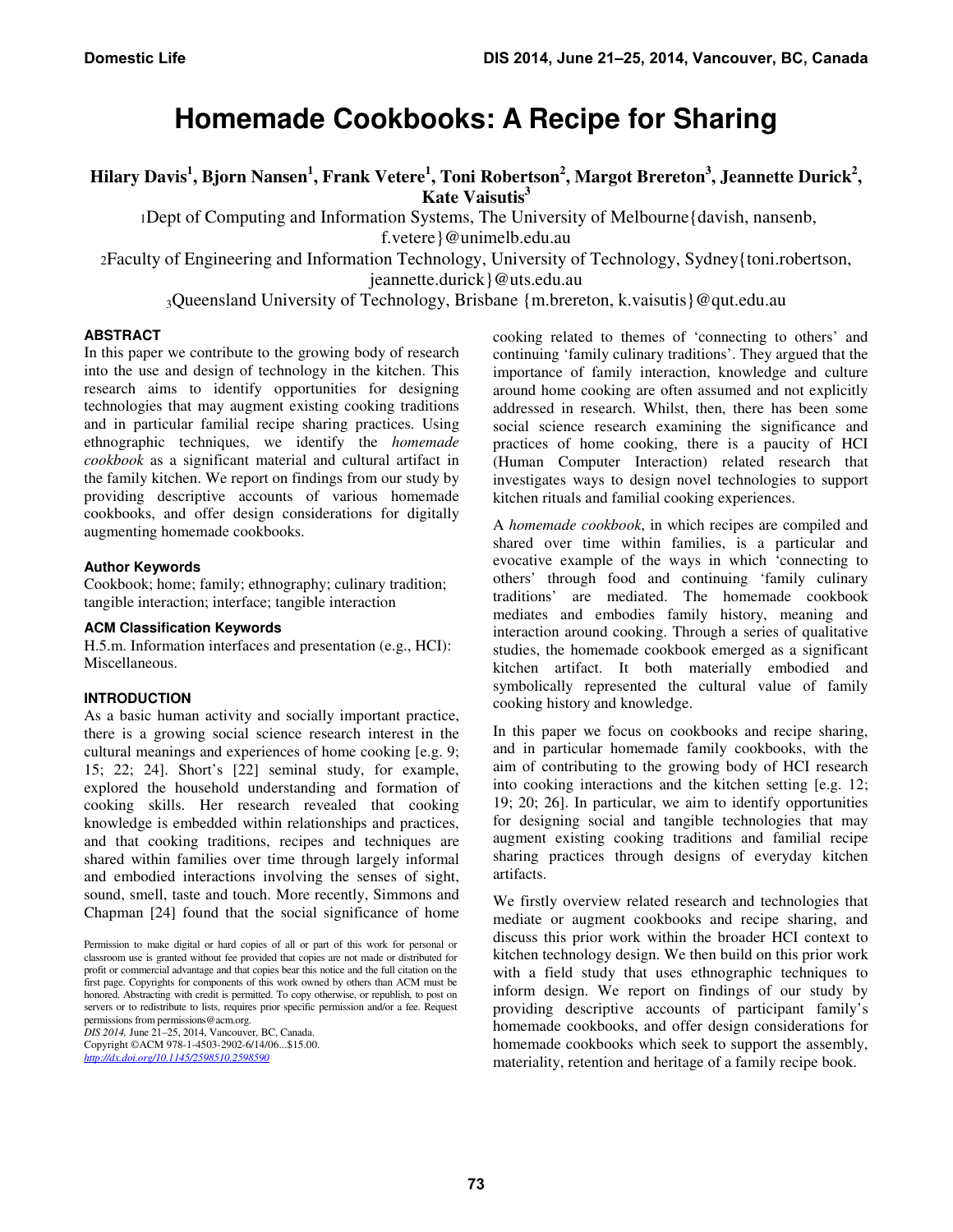### **TECHNOLOGY IN THE KITCHEN**

Kitchens have a long history of technology design and intervention, which has traditionally involved mechanical devices and electronic appliances designed to support specific tasks. More recently, the design of smart appliances are attempting to augment domestic architectures and environments with pervasive and ambient computing. Yet, there is a paucity of research which investigates ways to introduce novel technologies designed to digitally mediate familial experiences of cooking, such as family cookbooks.

Most kitchen technologies have been designed to improve time and resource management rather than support nonutilitarian experiences such as enjoyment [1]. Instead of trying to optimize cooking, however, designers have argued that approaches should draw on ethnographic research in order to find ways to support the social richness of cooking traditions, rituals and practices [2]. Grimes and Harper [12], for example, have proposed approaches that 'celebrate' cooking by supporting social interaction and the experience of cooking. 'Celebratory' principles for kitchen designs identified include: creativity, pleasure, family connectedness, and relaxation.

Despite these calls, the dominant theme in kitchen designs is to provide cooking advice and support, in which expert knowledge and professional instruction is given to domestic cooks. Many kitchen design projects have, for example, focused on transmitting or displaying instruction or information about recipes or cooking using a range of digital interfaces. For example, the *CounterActive* project developed a computer kitchen appliance aimed at augmenting the cooking experience and the traditional cookbook using multimedia and an interactive interface projected down onto the kitchen counter [13]. A number of other design projects have developed embedded kitchen screens to provide situated text, video and audio cooking advice or instructions in order to optimize cooking processes [11; 18).

Other information-oriented designs explored the use of displays to project images of fridge contents or information such as recipes or cook top temperature onto kitchen surfaces [4]. Similarly, many design approaches aim to use technologies to provide nutritional awareness and change people's dietary habits. Mankoff et al [17], for example, developed a nutritional awareness system that analyzed grocery receipts and made recommendations for healthier options. Chi et al [7] used RFID sensing embedded in a kitchen counter to detect food products being used in cooking and provide users with nutritional information about those ingredients on a display.

Whilst these forms of instruction or information may be helpful, they typically impose a model of information transmission that neglects the opportunities and benefits for social interaction and knowledge sharing. Some early design proposals that have sought to integrate social interaction include the *Kitchen of the Future* project, which installed visual and audio recording technologies to capture and share cooking people's sessions [23], and a social navigation and recommender system for finding recipes online [25]. More recent examples include a community menu-planning support system for neighbors to share information about, and ingredients in, their cupboards [14], and the *Living Cookbook* [26], which aims to promote social communication and collaboration in the kitchen through an interactive digital cookbook that allows people's cooking experiences to be recordable and shareable.

### **HOMEMADE COOKBOOKS**

### **Traditional Cookbooks**

A cookbook is typically defined and understood as a collection of recipes that is used as a reference for cooking food. Cookbooks have a long history, serving many purposes. They have functioned as a symbol of culturally dominant and legitimate cuisine in the ancient world. They serve to share recipes more widely and thus help define food culture in the wake of the printing press. They may also act as an encyclopedia of cooking knowledge following the Renaissance and its ideals. During modernity, cookbooks became pedagogical tools and common kitchen items, written primarily for housewives and domestic servants to follow step-by-step instructions. Contemporary printed cookbooks take a diversity of forms; modeled on different historical genres, as well as new styles and formats, including new types of content such as stories or cultural commentary from the author.

Printed cookbooks, then, record and embody the crafting of food into recipes. They represent cultural practices and values, and they operate as a material communication of knowledge. Whilst cookbooks have tended, historically, to transmit institutional or expert knowledge to ordinary people who receive this wisdom regarding the cooking of food, there are examples of more democratic or participatory forms of recipe sharing [5]. Known as Community Cookbooks, and emerging in the late  $19<sup>th</sup>$ century, are more vernacular forms of printed cookbook that are collaboratively produced within particular community groups, such as ethnic, religious or heritage groups, to document and share their specific traditions, knowledge and culture [5].

### **Homemade Family Cookbooks**

A homemade cookbook, in which family recipes and their histories reside and are shared amongst family members, can be considered a particular version of a community cookbook. They are more than a way to transmit information, but a vernacular artifact and material embodiment of the meaning and connection families share around food.

Over time homemade cookbooks have evolved – these collections of recipes may now include family histories and photos of family members. Homemade cookbooks may be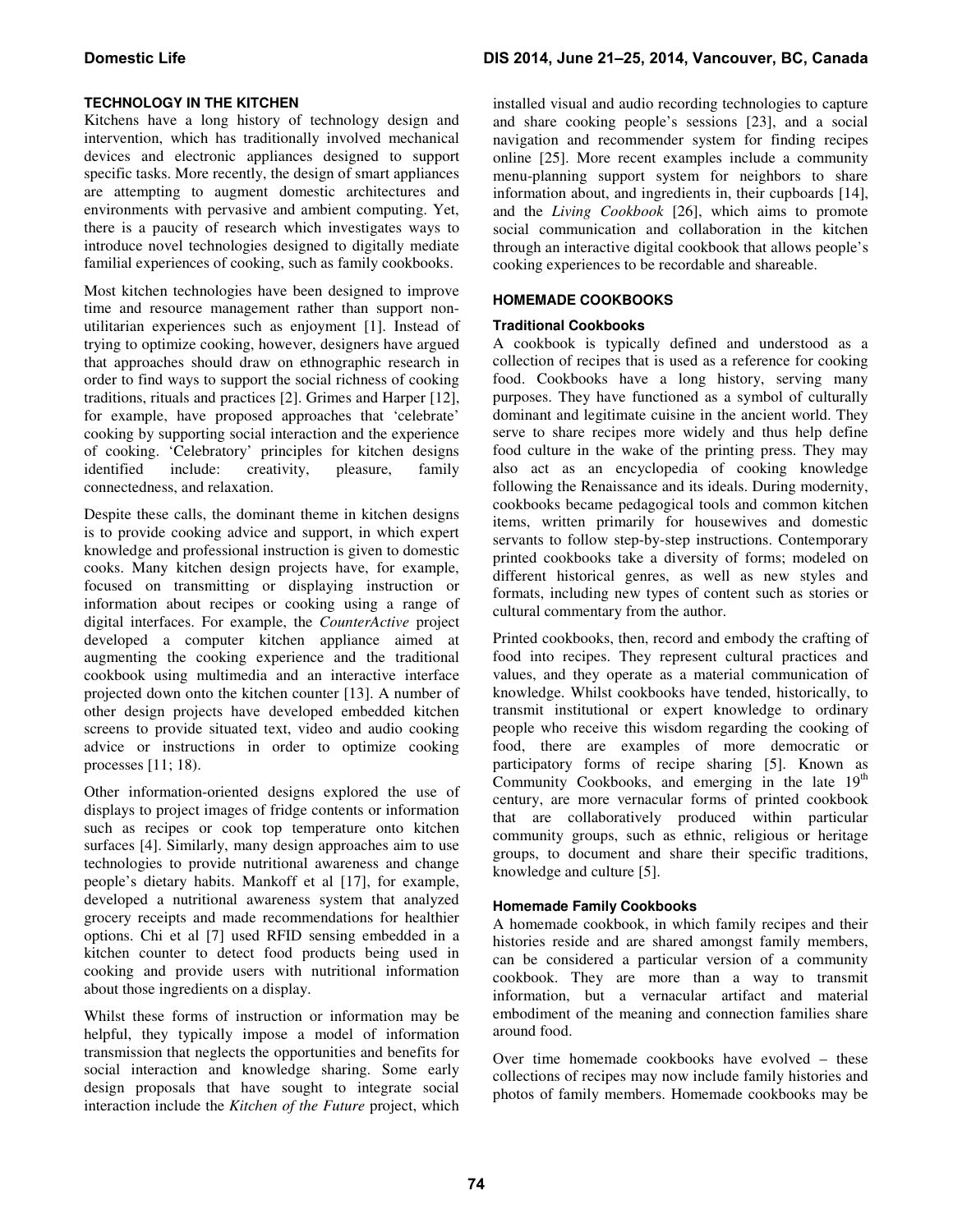written in notebooks, placed in ring binders or professionally published. These serve as historical or genealogical records of culinary heritage. The recipes represent a facet of family history, and provide a means to pass along family traditions to the next generation. The family homemade cookbook may be put together by a single family member or by many family members at one time, or by multiple family members over a long period of time (e.g. generations). These cookbooks become a source and representation of cooking knowledge and heritage that is passed down from generation to generation.

Despite the significance of homemade cookbooks in mediating culinary traditions, there has been very little research in their use and design. Knowledge about homemade cookbooks tend to remain within the private confines of family homes. Similarly, there is very little research into the social history or significance of these objects and little HCI research into ways they could be mediated by computer technology.

# **Online Recipe Sharing**

Computing technologies help to build on the long history of recipe sharing found in traditional and printed form. Recipe sharing emerged in the earlier days of the internet through an online community collaboratively editing the USENET Cookbook. There is now a wide range of websites related to various aspects of cooking on the internet including many thousands of 'food blogs' or 'cooking blogs'. [For a review of cooking blogs see 21]. One of the major developments around food and new technologies is online recipe sharing sites, which allow users to search for, download, share and review recipes online. *Foodily* (www.foodily.com) is an example of social networking platform built on top of a recipe search engine. It offers a way to search for, find and share recipes. Users may ask questions, post photos, and discover people with similar tastes (by following celebrity chefs, bloggers or cookbook authors). Users are able to find recipes by ingredient or diet type, such as gluten-free food. Other examples of commonly used recipe sharing sites are *Taste* (www.taste.com.au), and the *Online Cookbook* (www.online-cookbook.com).

# **Cooking and Recipe Apps**

In addition to websites and social media sites, there is a large number of cooking related apps for mobile devices. Some apps are based around ingredients, allowing users to search for recipe ideas using specific ingredients (e.g. *Sara Jenkins' New Italian Pantry* newitalianpantry.com), or to eliminate waste by suggesting recipes based on leftover or excess ingredients (e.g. *Love Your Leftovers* loveyourleftovers.nsw.gov.au/). Other apps aim to advise novice cooks about how to make a particular dish (e.g. *Informed Chef* (www.theinformedchef.com), to support meal planning for busy families (e.g. *Menu Planner* menuplanner.com), or provide assistance with measurements, weights, timing and so on (*Smart Chef Suite* smartchef.org).

Other cookbook apps are designed around particular types of cuisine, dietary restrictions, or particular kitchen technologies, activities and occasions. There are also a large number of gaming apps centered on cooking; most of these are aimed at the children's gaming market. Some, such as *Cooking Mama* (cookingmama.com), uses the touch screen interface to mimic cooking actions in the game (such as tapping to imitate chopping, slicing, or stirring).

Unsurprisingly, there has been media debate about whether recipe websites, blogs and apps, along with the rise of eBooks, will bring about the demise of the traditional printed cookbook [e.g. 8; 16]. This debate centers on the disruptive advantages of digital content over printed material. Supporters highlight the advantages of lightness and mobility of digital content over heavy cookbooks, the fact that they do not take up shelf space, and that they are often interactive, including audio or visual cues to supplement written text. However, the focus on competition between digital and physical cookbook platforms neglects their complementarity. People may rediscover cooking through websites and then follow this interest into printed cookbooks; popular bloggers find opportunities to publish their recipes in hard-copy; and popular cooking television shows such as *MasterChef* generate an increasing demand for both online and hardcopy cookbooks.

# **Cookbooks – Expert Knowledge, Information Sharing**

Like kitchen technology designs, cookbooks – whether hardcopy or online – are typically aimed at information transmission. That is, they are primarily concerned with the communication of knowledge between experts (such as a celebrity cook) and novice users. Similarly, whilst cooking apps incorporate more sharing functionality, they are generally still centered on information exchange, i.e., allowing the user to search for recipes – whether from a particular chef, built around a specific ingredient, or based on a particular diet – which can be used to cook a dish.

A few cooking apps extend the informational approach, by allowing the user to search, collect and create their own online cookbook of their favorite recipes (e.g. www.tastebook.com; www.myfoodbook.com.au). These digital cookbooks can then be shared with family or friends. Other 'smart cookbook apps' allow users to integrate all their digital recipes and cookbooks together, creating a contained and searchable library (*Caramelized Smart Cookbooks* www.caramelized.com); or to tag with an uploaded digital photograph of the dish (e.g *SnapRecipe* www.snaprecipesapp.com).

Overall, then, the primary focus of both traditional printed cookbooks and digital platforms are to allow, encourage and support information retrieval (in terms of sourcing a recipe), sometimes with the added function of sharing that recipe, as a means to cooking a meal. What is missing, however, is an account of the social processes that embody the construction and production of homemade family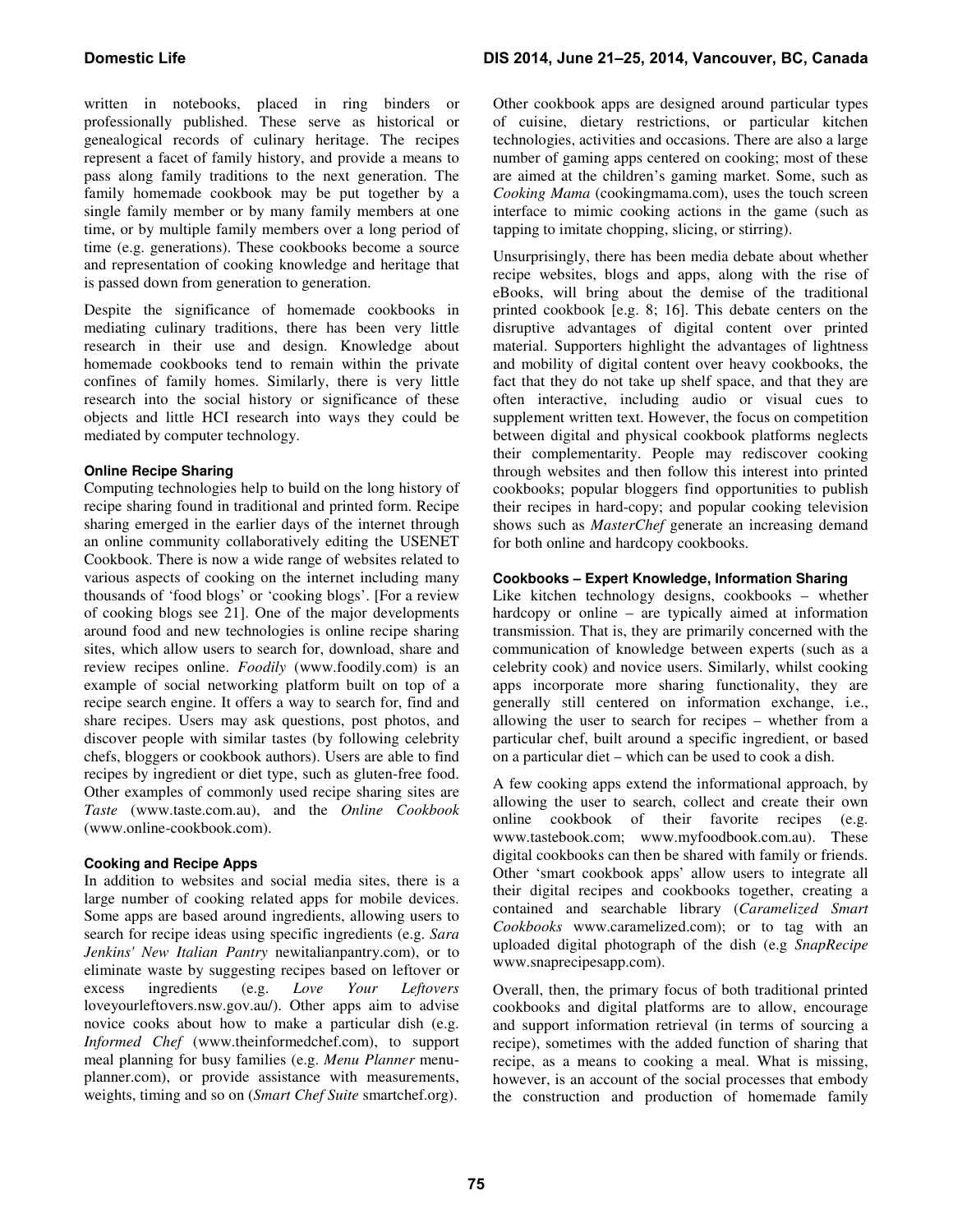cookbooks. That is, the cooking websites and apps do not reflect the social or tangible interaction generated in their construction. The passed-down recipes, the hoarding of old magazine recipes, the hand-written notes, the unreadable scrawls, the smudged fingerprints, the smear of butter on the pages, for example, all reflect elements of familial interaction which reside within the homemade cookbook. This idiosyncratic assembly and materiality creates a sense of family history and memory that is lost in the glossy pages of a traditional cookbook or the smooth surface of a digital screen.

We aim to build on these efforts to accommodate social interaction and support vernacular forms of recipe sharing within households and families. Rather than approach this area through the design and intervention of technologies, we chose to explore the sharing of recipes and cooking within families through ethnographically-based research.

# **RESEARCH METHOD**

# **Study Design**

In this study we build on our team's interest in intergenerational interaction [10, 27], to explore how families select, capture, and share cooking traditions and knowledge. This is discussed through the assembly, materiality, retention and heritage of handmade cookbooks. We are interested in how this specific embodiment and representation of knowledge (e.g. handmade cookbooks) is passed between generations.

Focusing on the contexts in which interaction takes place – in this case the familial home – suggest the use of ethnographic techniques to inform design [e.g. 28]. This approach aims to produce accounts of specific social activities such as family cooking, in which the interaction between people, artifacts and environments affords opportunities for design. Our ethnographic techniques involved guided kitchen tours, observation of dishes being cooked, and discussion with families' in-situ. This approach to informing technology innovation seeks to understand cooking practices, artifacts and experiences in order to find ways to support rather than alter existing practices.

# **Method**

The study involved five intergenerational family pairs, comprised of a parent and child, or grandparent and grandchild. Participant families were selected through purposive and opportunistic procedures, based on professional and social networks of the research team. Researchers visited family homes to undertake a tour of participant's kitchens, interview the family about their cooking habits and traditions (in particular, how cooking knowledge and skills are passed between generations) and then observe the preparation of a typical dish or meal.

During the physical technology tour [e.g. 3] of the kitchen, participants were asked to describe the kitchen space – its history and uses – as well as significant objects or artifacts in their kitchen, outlining their origins, purposes, and usefulness (or lack thereof). Researchers then observed the pair of family members cooking a familiar or typical family dish, which was significant or important to them as a family. During and following the cooking session participants discussed their family practices, habits and traditions of cooking generally. There was specific discussion about what and how cooking knowledge and skills were exchanged between generations.

The fieldwork was recorded using two video cameras – one mobile and hand held to capture cooking processes up close, and the other static and placed to capture a wide shot of the movement interactions in the kitchen. The duration of each fieldwork session was 1-2 hours. Interview data, which we primarily draw on in this paper, was coded and analyzed using an inductive thematic approach, and then combined with observation notes and video analysis taken by the researchers. The entire set of data was analyzed as a unit to look at emerging themes and patterns, specifically with relation to the form, authorship, use and meaning associated with homemade cookbooks.

# **FINDINGS**

# **Homemade Family Cookbooks**

This section presents descriptive accounts of six homemade cookbooks, used by five families for recipe (table 1).

| Family         | Source                           | <b>Producer</b>  | Format                                       |
|----------------|----------------------------------|------------------|----------------------------------------------|
| A              | websites<br>magazines<br>friends | Father           | Printed and<br>annotated in<br>notebook      |
| B              | websites<br>magazines<br>friends | Father           | Printed and<br>handwritten in<br>notebook    |
| $\subset$      | family<br>magazines,<br>friends  | Mother           | Handwritten,<br>loose in plastic<br>pocket   |
| D <sub>1</sub> | family                           | Cousin           | Handwritten,<br>photocopied,<br>spiral bound |
| D <sub>2</sub> | family                           | Grand-<br>mother | Typed, indexed<br>in folder                  |
| E              | websites                         | Mother           | Online,<br>bookmarked                        |

#### **Table 1. Handmade cookbooks**

The descriptions operate as independent case studies; each account discusses the presentation and structure of the particular cookbook, who made it and how it was constructed, whether it has been amended or annotated, where it is stored, and the significance of the cookbook to the family. Based upon our thematic analysis, we then outline salient features shared across these cookbooks i.e. the ways in which these objects incorporate or reflect social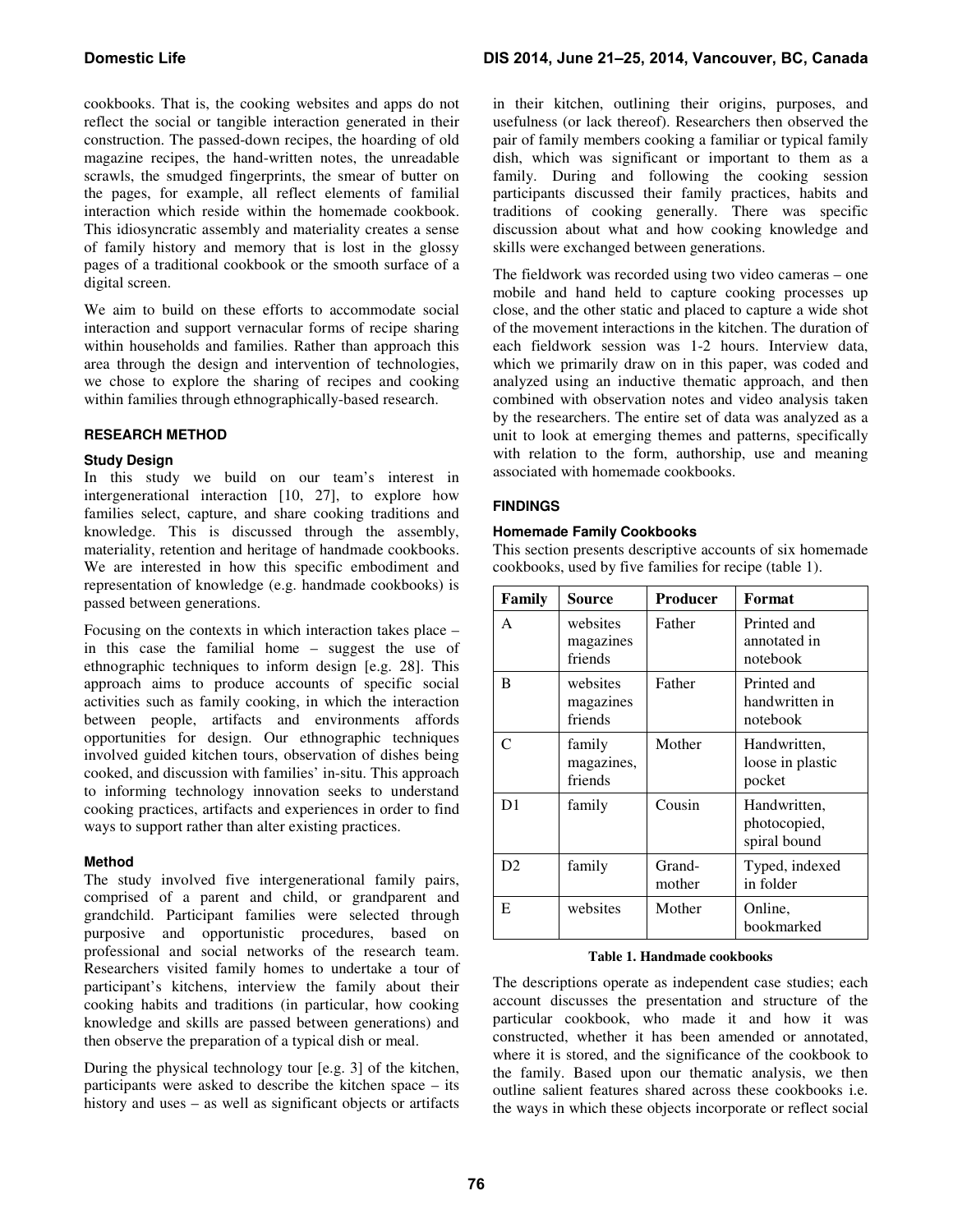relationships, shared memories, and so on. Finally we provide some design considerations for homemade cookbooks which seek to support the assembly, materiality, retention and heritage of a family recipe book.

#### **Family A: Printed and annotated printed internet recipes**

Family A consists of a father ("Darren" aged 65) and daughter (aged 37). The father, enjoys Italian food, so has a large number of Italian cookbooks. In addition he has a small A5 size homemade cookbook, which contains different recipes he has found through searches online, copied from other cookbooks, or given to him by friends and family (see Figure 1). This cookbook is stored in the cupboard along with the other published cookbooks.



**Figure 1. Family A: a printed and annotated recipe found on the internet.** 

Darren often searches for new recipes online. When he finds a recipe for a particular dish of interest he downloads it, and makes variations to them, noting that:

*"Those are the variations that I find work the best ... if I want to cook something and I haven't got it in one of my books I go and Google and read probably ten or twenty examples and then make my mind up because there will be a common theme in what [they] use in their cooking ... and then when I've cooked it I make some variations and document the variations [in the cookbook]".* 

The variations are documented as handwritten notes recorded on the printed recipe. These notes may be added to or amended in subsequent cooking sessions:

*"So I'll combine two or three recipes into one... some say clams and some say prawns and other seafood, and I'll decide which seafood I'm gonna use and make notes to that effect. And if I don't like it I'll change it later."* 

What is significant here is that this activity, searching, downloading, reviewing, recording and amending recipes, takes place outside the kitchen space. Darren notes:

# **Domestic Life DIS 2014, June 21–25, 2014, Vancouver, BC, Canada**

*"[It's] definitely too hard having the internet in here. Once you start cooking, I make up my mind before I'm gonna do it. So I don't want to be you know, even to the point if I'm gonna read a cook book – which I do for a new recipe – I find that a bit of an interference. When I've learnt the recipe I can do it from memory, which is far better".* 

For Darren, the process of searching, reviewing, compiling and amending recipes largely takes place outside the kitchen sphere, and is separate from cooking activity. For him, this activity 'interferes' in the cooking process.

#### **Family B: A medley of annotated recipes**

Family B consisted of a father ("Martin", aged 60) and son (aged 18). The family mainly eats Asian style food. Martin was fond of a particular Asian cookbook:

*"[This cookbook] is the one that gets used the most, and my generation I wouldn't be alone in this. This book gets used over and over again, and I reckon everybody in this generation has used this book over and over again … There isn't a dud recipe in it".* 



**Figure 2. Family B: a handwritten recipe for Lebanese Brains covered with marks and spills.** 

This family also retained a homemade cookbook:

*[It] is collection of the ones [recipes] that we like and cook frequently. Some of them are written and some ripped out, some are just things we haven't tried yet, and others are quite good. Beef vindaloo, rabbit korma, tandoori chicken, Lebanese brains – that's a good one".* 

Martin noted that some of the recipes were named after celebrities "Bert's patties, that's after Bert Newton, Bert and Pattie Newton". Others had humorous nicknames such as samosas with meat in them, which he referred to as "carnivore pancakes".

The cookbook included handwritten recipes recorded directly onto the pages, ripped out recipes which lay between pages, and occasional internet sourced recipes (see Figure 2). The recipes for this homemade cookbook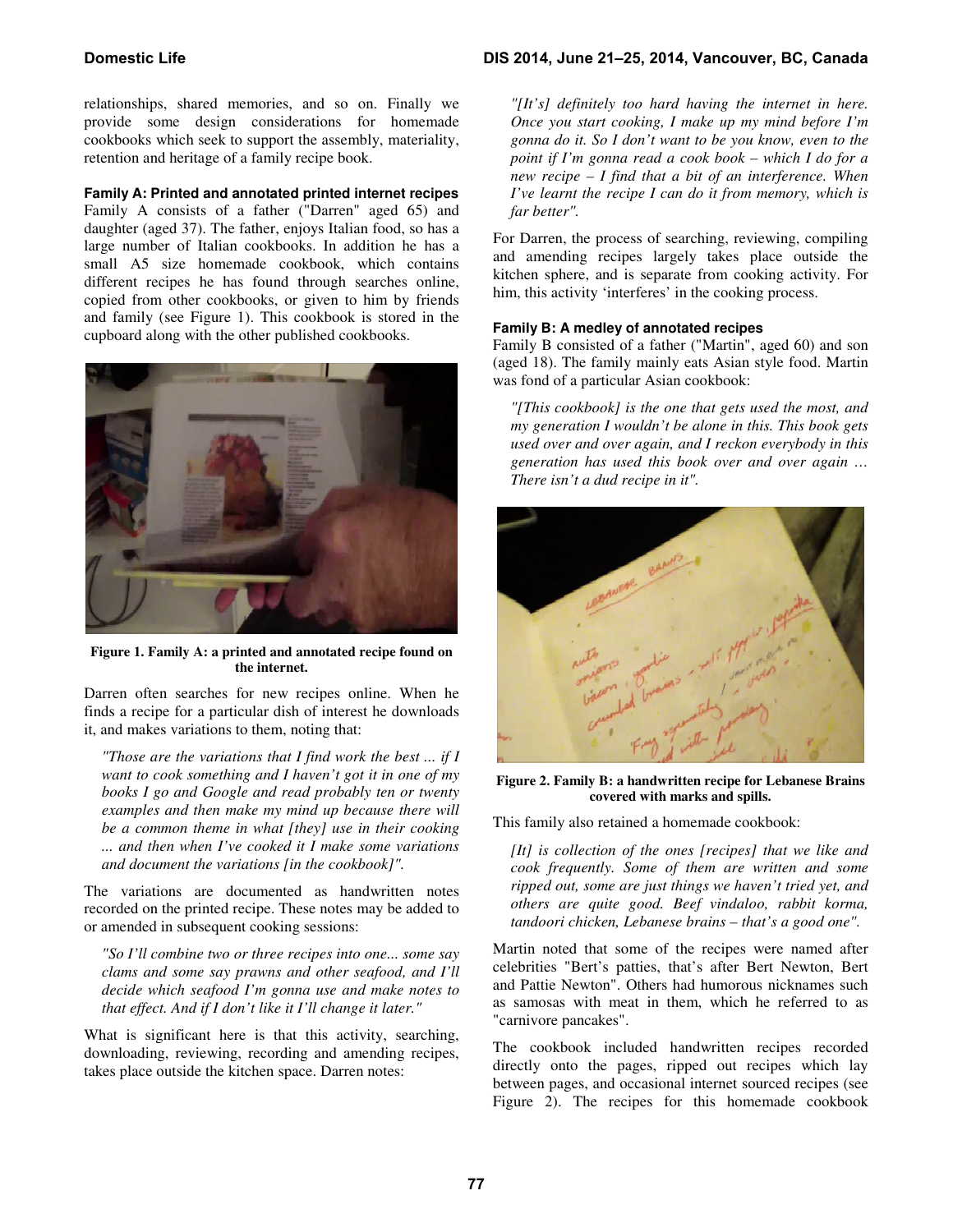# **Domestic Life DIS 2014, June 21–25, 2014, Vancouver, BC, Canada**

primarily originated from other books, and Martin would then adapt them to better suit his palate:

*"Like they're never hot enough, I always put more chili than they say. I'm not a very subtle cook. Like if I try cooking French it ain't gonna work. Whereas Asian style is very forgiving, I find. It's more forgiving of technique and ingredients".* 

Martin sometimes collected recipes from the internet which would be added to the cookbook. Family B's cookbook was used regularly and placed in a convenient location, on a bookshelf with other cookbooks just outside the kitchen space.

#### **Family C: Handwritten and photocopied recipes stored in plastic pocket**

Family C consisted of a mother ("Theresa", aged 65) and daughter ("Anna", aged 32). Theresa kept a cookbook containing handwritten recipes, high up in a cupboard. This collection included a recipe of her mother's tuna bake, which was particularly prized:

*"I still have my mother's tuna bake which she wrote out for me 40 years ago; and I've still got Ni's ginger fluff and her Christmas plum pudding which I still use".* 



**Figure 3. Family C: recipes kept loose in a plastic folder.** 

Some of the recipes were used only occasionally, some had been photocopied (presumably to slow deterioration) and many were imbibed with particular memories. For example, Theresa recounted that:

*"a lady when I was travelling wrote that out for me, for mock chicken spread that my mother used to do when I was a child because we didn't have all this tinned stuff."* 

These recipes were also coveted by Anna, who expressed a wish that they would one day pass on to her: *"I hope I'm getting this [cookbook] ... it's like a connection to the past to me".* 

Particular recipes were, therefore, valued due to their age, origin or memories they evoked, having been cooked repeatedly throughout their lives. Theresa said, *"that's one, that's really old, the easy chocolate cake. That's been used and used that one".* Anna, her daughter, remembered the

connection between this particular recipe and cooking activities in her childhood, *"that's the one we used to cook when we were kids yeah?".*

The recipe itself was marked and 'messy'. Theresa commented: *"As you can see (by the marks) I do use those quite a bit"*. The marks and stains present on this particular recipe, therefore, reflected both the fact that the recipe was old, and that fact that it had been used many times in the past. Theresa chose to keep them in a plastic pocket (see Figure 3):

*"I keep them [the recipes] in the plastic pocket to keep them clean. So I do use those a lot, and that's why I keep them in that plastic.* 

Therefore, it appears that Theresa chose to use a plastic pocket as a container for her recipes (see Figure 3). The plastic provided some protection from messiness in the cooking process, and it allowed all the recipes to be kept together in one place for safe keeping. The recipes are stored high up, in a cupboard above the stove.

# **Family D: Two homemade family cookbooks**

Julie (aged 38) had two homemade family cookbooks. The first titled 'Nanas recipes' contained the grandmother's traditional or favorite recipes (see Figure 4).



**Figure 4. Family D: 'Nana's Recipes' cookbook given to grandchildren.** 

This cookbook was a record of the meals shared within the family. The grandchildren were asked individually, what their favorite Nana recipes were, and the Nana then wrote these out by hand. A cousin then compiled all the recipes, photocopied them, bound and distributed a copy to each.

Julie reported that some of these recipes she used often (e.g. lemon chicken, vegetable fitters). Other recipes she has not used at all, as they contained too much butter or fat. Julie reported that the cake, slice and biscuit recipes were used when cooking with her own children: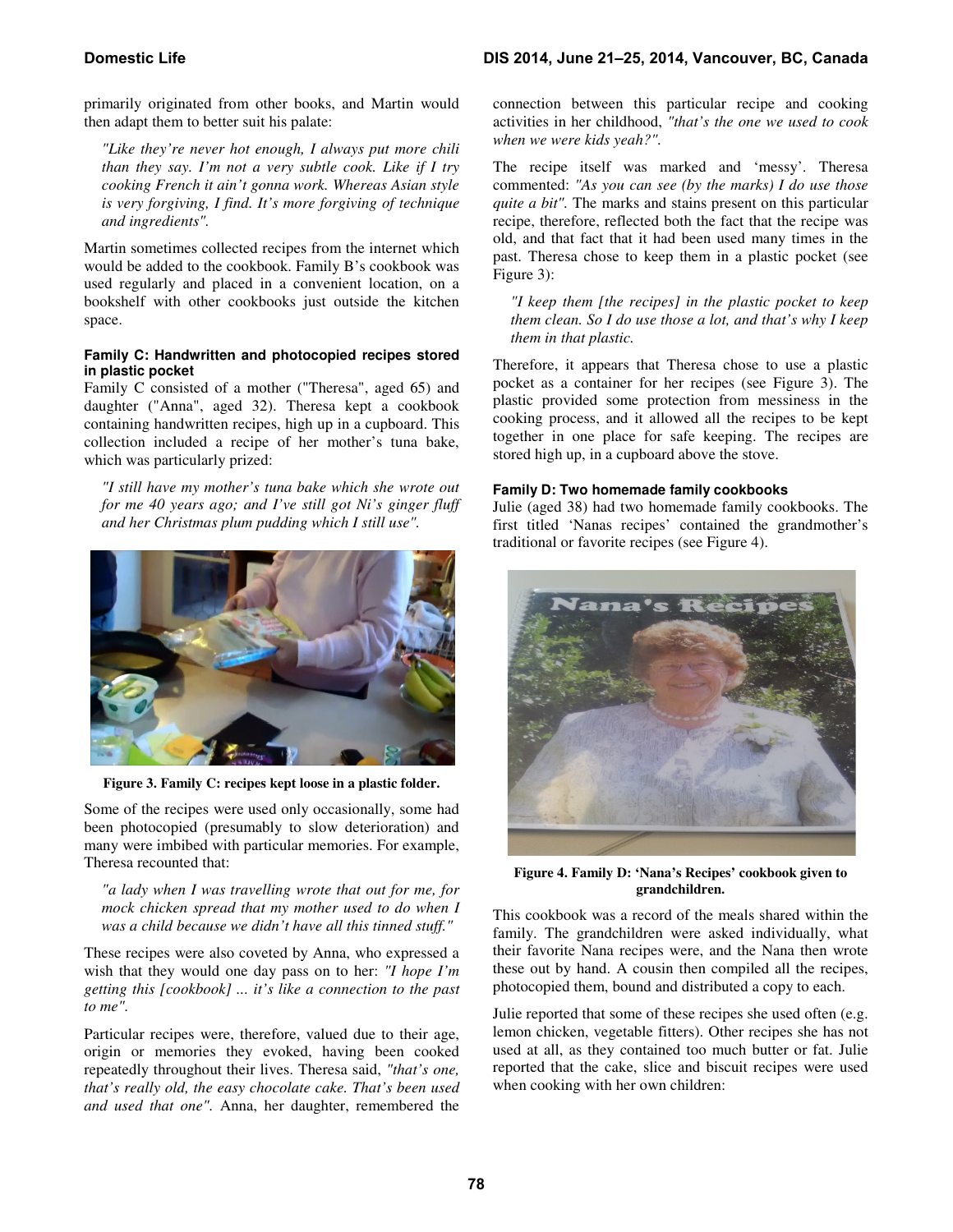*"Lemon slice is a really good one to do with the kids, but it is a bit of a pain as you have to crush the biscuits with a rolling pin and a plastic bag. Interesting, because I distinctly remember doing that with my own mum when I was a kid".* 

Despite the fact that she found this recipe 'really, really unhealthy' she used it for special occasions or when baking for school activities. The recipe book also included some recipes which she enjoyed, such as cheese scones, but which her children would not eat so, *"I no longer bother making them any more".* She said that she used the book every couple of months – its use was usually initiated by her own children, when they wanted to do some cooking.



**Figure 5. Family D: A type-written recipe folder.** 

The second homemade cookbook was a collection of recipes, typed on a typewriter, placed in plastic envelopes and compiled in a lever-arch folder (see Figure 5). This highly constructed cookbook, with a table of contents and index pages, was compiled by Julie's mother-in-law for her own children as *"a record of all the things she ever made [for them] while they lived at home".* Notably it contained twice as many pages of desserts, puddings and slices as it did meat and soups, perhaps in recognition that the children enjoyed eating sweet food. This cookbook included unusual items such as 'milk formula for newborn lambs': a reflection that the recipes originated on the family farm. Many recipes had personal connotations and names e.g. 'Jeffrey's slice' was named after Jeffrey's mum who passed on the recipe. Julie said:

*"Jeffrey lives on in that recipe that everyone uses… Therefore it is a great record of the social context of recipe sharing and relationships [in the family]"* 

Notably some recipes were quite messy, and stained. Julie reported that this was, *"a good indication of the recipes I use the most"* she said that she did not clean the plastic envelopes: *"The recipes that are my favorites are the ones that are sticky, with [food] splatters on them".* She also stated that she has a memory of what particular recipes look

# **Domestic Life DIS 2014, June 21–25, 2014, Vancouver, BC, Canada**

like, *"for example the play dough recipe has a big rip in the page. So I know exactly which one that will be".* Julie said that this cookbook is the more important of the two  $-$  she used it more often as it provides a 'link' to her husband's family and culture.

#### **Family E: Compiling recipes using smart technology**

Family E does not have a paper-based homemade family cookbook. 'Dara' (aged 46), mum of two school-aged children, said that because the grandparents lived overseas they had *"lost that interaction"* with extended family. However, she was aware of the type of food that the grandparents used to enjoy eating on special occasions, such as oxtail soup, lamb shanks, jellied eels and roll mop herrings. These are not meals her family enjoys, but Dara is cognizant of the importance of food for special occasions:

*"[Even though] we don't have a special meal … we always do something special. So my favorite dessert would be something 'choclatty'. I love chocolate [while there are] no particular recipes handed down, toad in the hole, and Yorkshire puddings are made for special occasions".* 



**Figure 6. Family E: example of Dara's cakes posted on social media.** 

Dara reported that she uses her smart TV, which is located on the kitchen wall, for researching and compiling recipes:

*"I've got these ingredients what do I make? Because that [TV] is internet based, I'll go into the taste.com website and type in sausages and mash, and it will look up something … I'll bookmark it [my favorites] on there [smart-TV] or I'll bookmark it sometimes on my iPad if I'm watching something on the TV".* 

These electronic recipes are then used, categorized and retained for future use.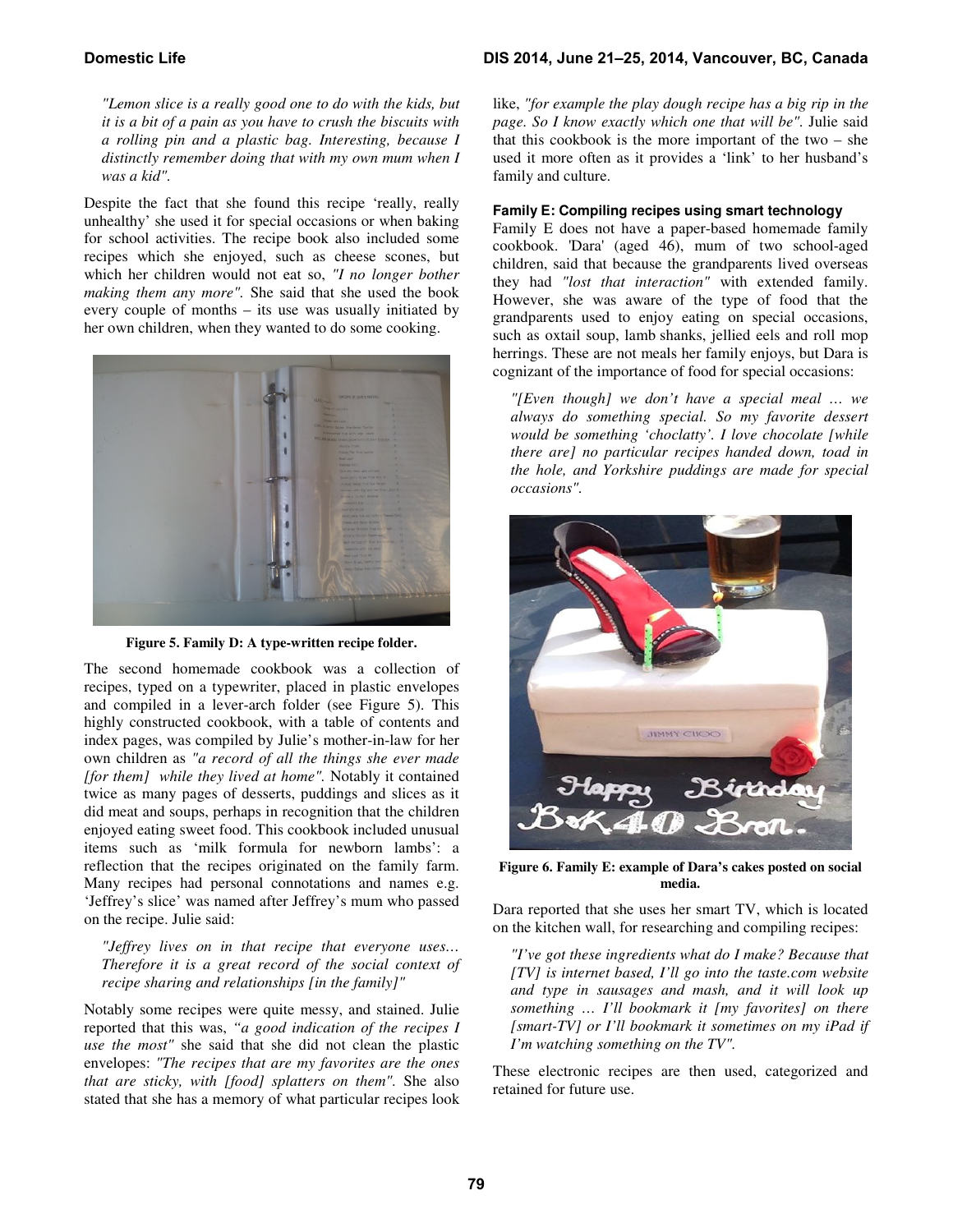Dara makes birthday and other celebratory cakes as a hobby. She looks up cake decorating on YouTube to obtain details about a specific technique or recipe. After baking and decorating the cake, Dara takes a digital photograph of the cake and places it with others in a desktop folder while retaining annotated notes online. In addition, she often posts the photograph on social media for family and friends to view (see Figure 6). In this way Dara is compiling her own family cookbook for sharing with future generations.

# **DISCUSSION**

# **Assembling Homemade Cookbooks**

We have presented six examples of homemade cookbooks used by five families (table 1). These cookbooks are different in format and content, some are records of family recipes and others collections of found or searched recipes. The homemade cookbooks also vary in organization and structure. Nevertheless, there are common themes between them.

Firstly, each homemade cookbook constitutes a unique collection of recipes assembled over time. Some recipes were sourced offline e.g. ripped from recipe books or magazines, recorded from memory, or arising from significant events or relationships, such as an old family recipe (family D), friends or a chance meeting while travelling overseas (family C). Other recipes were downloaded from the internet and retained (family A's were printed and kept in a notebook, Family E's were retained online). Regardless of differences in recipe origins, every homemade cookbook was assembled from multiple sources, whether that was different websites, different family members, or a combination of the above.

Secondly, these homemade cookbooks may have been idiosyncratic in format, yet they all shared the common feature of being assembled into a single material artifact. Each handmade cookbook looked different through specific combinations of old hand-written recipes, clippings from magazines, images, or printouts from the internet. Some were held together in a loose and precarious fashion, whilst others were highly organized and bound with a professional appearance. Despite this diversity, they were all clearly articulated cultural and material objects. The cookbooks were retained in a way to preserve the recipes. So for example, recipes were kept together, they were placed in plastic pockets, originals were preserved (e.g., photocopied) and cookbooks were consciously stored in a 'safe' place outside the kitchen space, high up in a cupboard, or online.

Thirdly, whilst some cookbooks may have been originally produced or curated by a primary person, they were open to collaboration and amendment over time. Homemade cookbooks, then, were not static documents, but changed through the addition of recipes, annotations to existing recipes or marked with the mess of use, including food spills and thumbprints. Thus, regardless of the method of sourcing, recording, collating, formatting and using recipes

in these homemade cookbooks, each one was seen as a valuable artifact. Each homemade cookbook was a unique collection of distributed ideas and a history of recipes, assembled over time into a single material artifact, which then evolved and embodied the history of their use.

# **The Retention of Recipes**

The recipes in handmade cookbooks are not simply retained in a static form, but are applied, adjusted, amended and annotated over time through the process and experience of cooking. Those using the family cookbook would add annotations to recipes, usually recorded as handwritten notes in the margins of the recipe. These annotations reflected the current cookbook holder's tastes or preferences. Future generations may further add to or amend these annotations to reflect their own tastes. These annotations, then, establish further iterations of the recipe.

Some recipes were not used at all, or were abandoned. The decision to abandon a recipes was not taken lightly, and may occur for a range of reasons. Taste is one reason. The traditional food eaten by grandparents was not embraced by their modern-day grandchildren (family E). Furthermore what is deemed healthy by one generation of family (e.g. butter, sugar and cream) may be seen as unhealthy by a different generation (family D). Some recipes, such as one for milk for newborn lambs are simply no longer relevant to current family members who live in the city (family D). Yet abandoned recipes were not cut out or thrown away, but retained as part of the unique history of the cookbook.

# **Embodying Materiality through Mess**

Abandoned recipes were often identifiable by the fact that they were clean of stains and spills and other cookingrelated mess. Conversely this places additional emphasis on the well-used or often-used messy recipes. The 'look' of the recipe embodies its use. Physical changes such as spills, torn papers, food splatters and changes in color are a reflection of its use. The messiest recipes are often the most favorite, and therefore the most valued. These recipes are often easily recognized simply because they are messy, well-thumbed, stained or ripped. This messiness is, therefore, prized. Like Julies play dough recipe (family D), they are easily recognized by these imperfections. This makes them easy and fast to access. Cookbook holders feel sentimental about these imperfections; these may be their 'favorites', similar to an old ragged teddy bear or doll. This helps to explain why Julie (Family D) and others do not clean the plastic pockets holding the recipes.

# **Homemade Cookbooks as Family Heritage**

Homemade cookbooks are artifacts of family heritage, which record history, memory, and interaction. They may serve as reminders of older familial practices (such as feeding newborn lambs), they may embody an emotional connection to particular events, or serve as a reminder of a particular relationship. For many families, then, these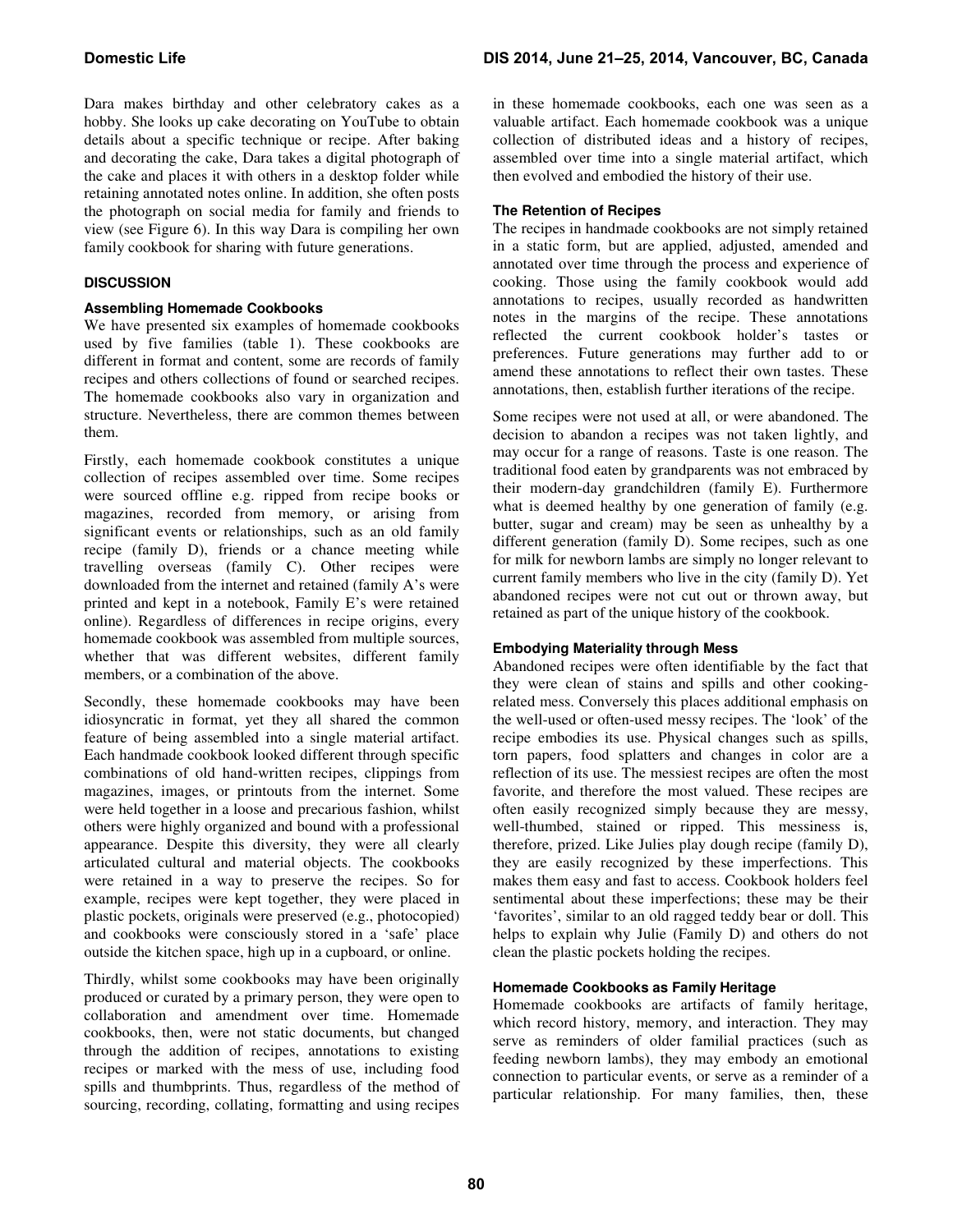recipes and the stories they embody represent family history and memories. For these reasons 'abandoned' recipes continue to be retained amongst the other recipes in a collection.

Not every cookbook, however, is a record of familyspecific recipes, with many containing recipes from other less personal sources. Yet, their significance emerges through interaction and use. As cookbooks are amended and annotated over time, they come to reveal people's relationship to food and to record this through their handwritten marginalia. And as these homemade cookbooks are used, they record this use through a palimpsest of marks and mess that embodies the social history and significance of particular recipes. In this way, regardless of format or content, each homemade cookbook both materializes and symbolizes cooking knowledge and heritage that is shared within families.

# **A DIGITAL HOMEMADE COOKBOOK?**

The commonalities found in these homemade cookbooks provide some opportunities for the design of new technologies that extend beyond the purely informational aspects of searching for, selecting and sharing recipes. While recipe sharing can be one means of facilitating familial interaction and knowledge sharing, the current available platforms for technology-mediated cookbooks do not readily support the existing and rich practices of families in assembling, sharing and using homemade cookbooks.

Homemade cookbooks intrinsically incorporate a sense of family. They allow multiple users to search for, collect, compile, annotate and amend a collection of recipes. Many of these recipes include a sense of familial history. This history is evoked in the name of the recipe e.g. 'Jeffrey's slice', in the purpose of the recipe (e.g. to feed newborn lambs), and most importantly, in the presentation of the recipe. We have noted that the messier the recipe, the more prized. This messiness and sense of familial history is missing from most digital forms of cookbook. New technologies could incorporate elements of this to better reflect the interaction, stories, and value afforded to the recipe by various family members. One example of this might be through the use of 'digital fingerprints'. Family members who use a particular recipe could leave a digital fingerprint or trace, which would illustrate a story of use over time. If the digital fingerprints were time stamped then we could see who had last used the recipe and when, which recipes were most popular at a particular time point, and which recipes were once popular and are now out of favor.

Digital family cookbooks could include the ability for different users to record and explain stories and backgrounds to particular recipes. These recordings may take many forms, depending on the platform, device or artifact designed. So for example, designs might have an audio element embedded within a textual form which enables the story of where the recipe came from, or how it was selected or developed, to be told by the voice of the recipe provider.

Digital homemade cookbooks could incorporate methods for annotating and amending recipes by different generations of cooks. For example, the ability to handwrite annotations to recipes using a stylus pen. Different colors, fonts, or formats may be selected to indicate individual family members (or cooks). This may provide an opportunity not only for sharing experiences of using a particular recipe to cook a dish, but will allow a story to build over time which indicates particular cooks food preferences, or choice of ingredients. These factors, in themselves, generate a story, which may be shared by future generations.

Beyond such digital design considerations, we have noted that homemade cookbooks are valued material artifacts and that their materiality is precious to families. This raises practical questions and ethical implications for designs that try to augment or replace material objects with digital technologies [6]. It is important that we maintain an awareness and sensitivity to the material and social qualities of everyday objects so that when designing digital artifacts we enhance or complement rather than disrupt or conflict these qualities. For example, rather than attempting to incorporate embodied elements into digital applications, there are opportunities for digitally enhancing or retrofitting the physical homemade cookbook artifact itself using technologies like RFID. These contrasting approaches suggests a need to sympathetically consider the relationship between and form of material-computational compositions [29], especially as ubiquitous computing and the Internet of Things offer renewed opportunities to accommodate the lives of everyday material objects into design.

# **Conclusion**

In this paper we have contributed to the growing body of HCI research in the kitchen, particularly in the area of cooking interactions. Using ethnographic techniques, we identified the homemade family cookbook as a significant material and cultural artifact in the family kitchen. We reported on findings from our study by providing descriptive accounts of participant family's homemade cookbooks, and offered some design considerations for digitally augmenting homemade cookbooks, which seek to support the assembly, materiality, retention and heritage of a family recipe book.

# **ACKNOWLEDGMENTS**

This research was funded by an Australian Research Council Discovery Project (DP110101999). We would like to acknowledge the contribution of the late Steve Howard (University of Melbourne), the thoughtful feedback from the anonymous reviewers, and thank all our participants who shared their homes and experiences.